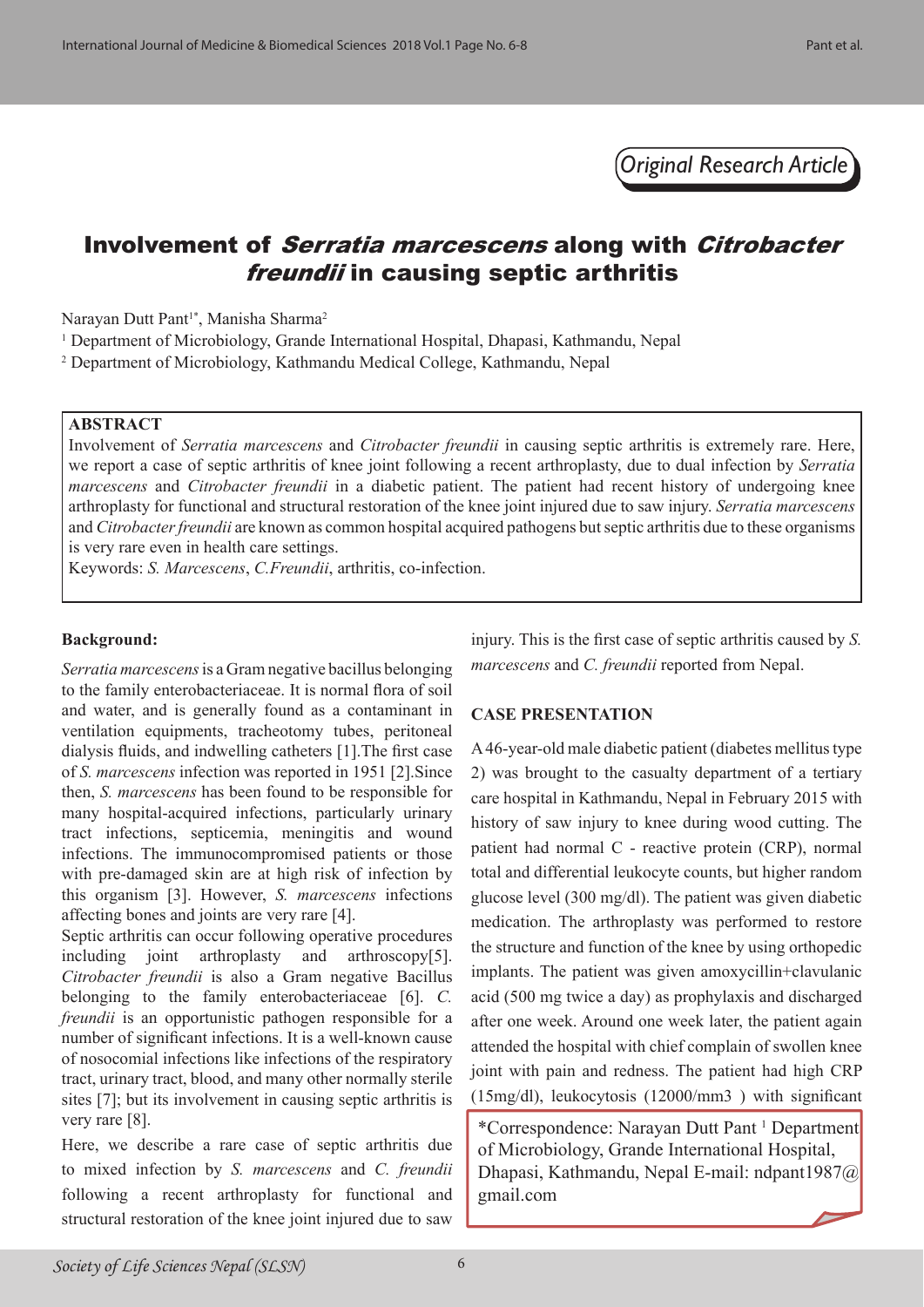Pant et al.

neutrophilia (76%). Body temperature was normal  $(36.7°C)$ . The fluid was aspirated aseptically from the joint.

In Gram stain, there were plenty of pus cells with a few Gram negative bacilli. The total count of the fluid was 9600/mm3 with 92 % neutrophils, 5% eosinophils and 3% lymphocytes. The blood culture, urine culture and sputum culture were found to be normal and the source of infection was believed to be inoculation through traumatized joint. The patient underwent an emergent arthroscopic washout followed by empirical treatment with intravenous ciprofloxacin (400 mg thrice a day).

The fluid was cultured in Blood Agar (BA) and MacConkey Agar (MA). After overnight incubation at  $37^{\circ}$ C, two types of colonies were grown (Figure 1). One type of colony was circular, convex with red pigmentation, Gram staining of which revealed the presence of Gram negative bacilli. Based on the colony morphology and biochemical characteristics (Table 1) shown, the organism was identified as *S. marcescens* and another type of colony was non pigmented, circular and convex. In Gam stain, it was also Gram negative bacillus. On the basis of the colony morphology and biochemical characteristics (Table 2) shown, the organism was identified as *C. freundii.*





The antimicrobial susceptibility testing was performed for both the organisms by Kirby-Bauer disc diffusion technique by using Mueller Hinton Agar (MHA). The *S. marcescens* was found to be susceptible toward tigecycline (15mcg), gentamicin (10mcg), ciprofloxacin (5mcg), cefixime (5mcg), cefepime (30mcg), imipenem (10mcg), chloramphenicol (30mcg), erythromycin (15mcg) and resistant toward cefazoline (30mcg), and amoxicillin+clavulanic acid (20/10mcg). Similarly *C. freundii* was susceptible toward tigecycline (15mcg), gentamicin (10mcg), ciprofloxacin (5mcg), cefixime (5mcg), cefepime (30mcg), imipenem (10mcg), chloramphenicol (30mcg) and resistant toward cefazoline (30mcg), erythromycin (15mcg), and amoxicillin+clavulanic acid (20/10mcg). Since the organisms were found to be susceptible toward ciprofloxacin; when the patient improved clinically after getting treatment with intravenous antibiotic for one week, he was discharged with a further six weeks course of oral ciprofloxacin (750 mg twice a day). On his 6 weeks follow up, the patient was improving significantly with no signs of any systemic or localized infection and the complete recovery with absence of infection was ensured by normal CRP level (4mg/dl) along with the return of normal function of the joint.



Figure 1: Mixed growth of S. marcescens (red colored colony) and *C. freundii* (white colored colony) on MacConkey agar after overnight aerobic incubation at  $37^{\circ}$  C.

### **DISCUSSION**

We report a rare event of septic arthritis caused due to dual infection by *S. marcescens* and *C. freundii* following arthroplasty for functional and structural restoration of the knee joint injured due to saw injury. The *S. marcescens* was identified with the help of the biochemical properties shown by it, as presented in table 1, along with the red pigmentation shown by the bacteria (in MHA and MA). And, *C. freundii* was identified with the help of the biochemical properties shown by it, as in table 2.